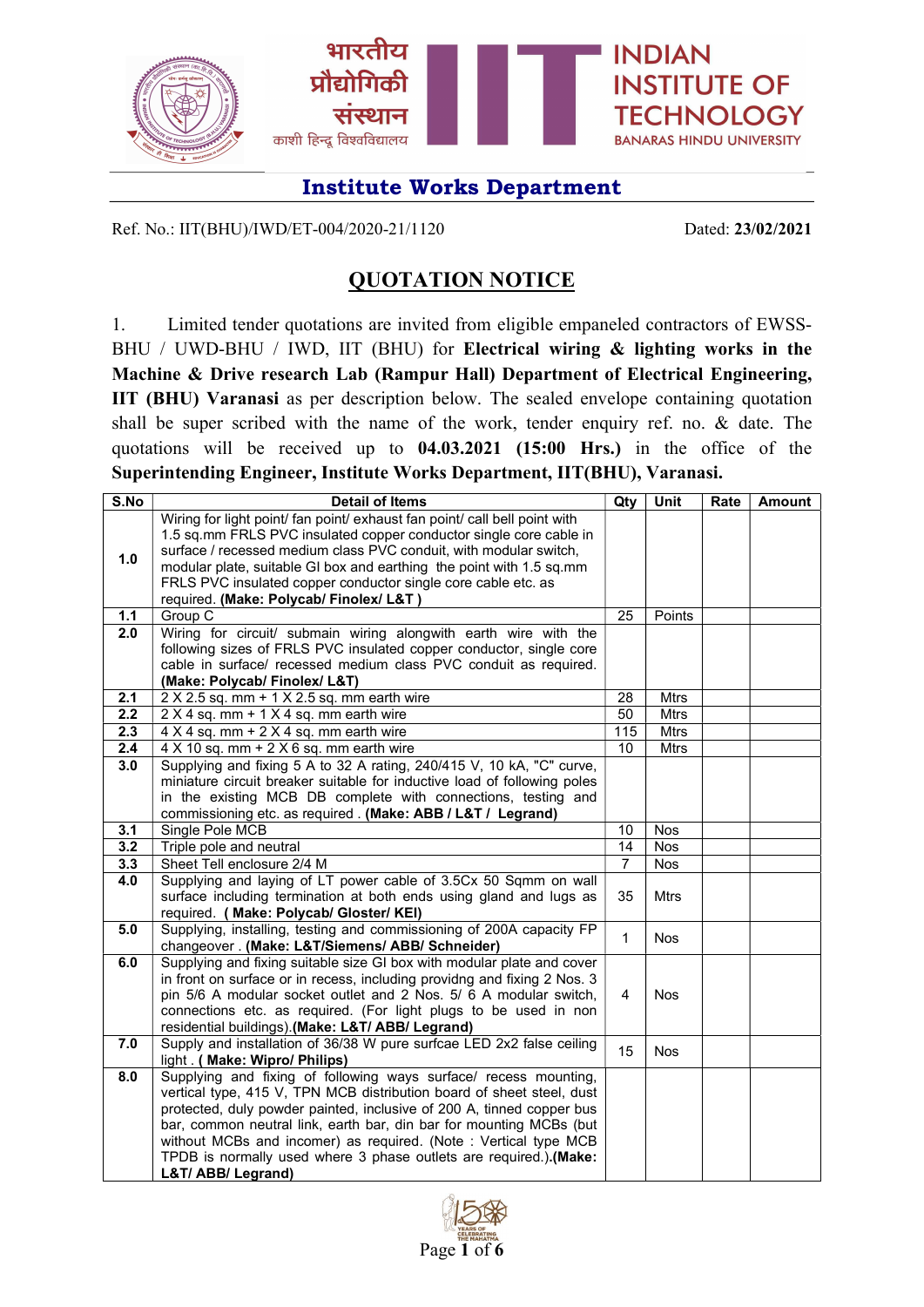



**INDIAN** 

**INSTITUTE OF** 

**TECHNOLOGY** 

**BANARAS HINDU UNIVERSITY** 

# Institute Works Department

| 8.1  | 4 way $(4 + 12)$ , Double door                                                                                                                                                                                                                                                                             |                | <b>Nos</b> |              |  |
|------|------------------------------------------------------------------------------------------------------------------------------------------------------------------------------------------------------------------------------------------------------------------------------------------------------------|----------------|------------|--------------|--|
| 8.2  | 8 way $(4 + 24)$ , Double door                                                                                                                                                                                                                                                                             | 1              | <b>Nos</b> |              |  |
| 9.0  | Providing and fixing 125 A, 36kA, FPMCCB and breaking capacity<br>and pole MCCB with thermomagnetic release and terminal spreaders<br>in existing cubicle panel board including drilling holes in cubicle panel,<br>making connections, etc. as required(Make: L&T/ ABB/ Legrand)                          | $\mathfrak{p}$ | <b>Nos</b> |              |  |
| 10.0 | Supplying and fixing suitable size GI box with modular plate and cover<br>in front on surface or in recess, including providing and fixing 6 pin 5/6<br>A & 15/16 A modular socket outlet and 15/16 A modular switch,<br>connections etc. as required(Make: L&T/ ABB/ Legrand)                             | 10             | <b>Nos</b> |              |  |
| 11.0 | Installation, testing and commissioning of ceiling fan, including wiring<br>the down rods of standard length (upto 30 cm) with 1.5 sq. mm FRLS<br>PVC insulated, copper conductor, single core cable, including<br>providing and fixing phenolic laminated sheet cover on the fan box etc.<br>as required. | 10             | <b>Nos</b> |              |  |
| 12.0 | Earthing with G.I. earth pipe 4.5 meter long, 40 mm dia including<br>accessories, and providing masonry enclosure with cover plate having<br>locking arrangement and watering pipe etc. with charcoal/ coke and<br>salt as required.                                                                       | 1              | <b>Nos</b> |              |  |
| 13.0 | Providing and fixing 25 mm X 5 mm G.I. strip on surface or in<br>recess for connections etc. as required.                                                                                                                                                                                                  | 15             | Mtrs       |              |  |
|      |                                                                                                                                                                                                                                                                                                            |                |            | <b>Total</b> |  |

#### NOTE:

- Work completion Period 30 Days.
- Amount and quantity variation: Quantity may vary as per actual work execution/site requirement/end user suggested changes during execution but the final bill value shall not exceed more than 5% of order value.
- Due Date-1week and Commercial terms & condition as per standard
- Taxation included as per applicable rule of GST.
- Warranty period: 01 year for all above works after handing over of user certificate.
- All electrical works shall comply to applicable IS electrical safety norms.
- Any loss of material/ manpower during the execution of works shall be responsibility of the contractor.
- For execution of above works all accessories shall be arranged by contractor at their end.
- Contractor must have valid Electrical Safety Certificate issued by The D.G.- Electrical Safety.
- Any other losses occurring during the execution of above work shall also be the responsibility of the contractor
- All works shall be executed by skilled electrician under the supervision of qualified supervisor.
- Quality of work must comply with CPWD norms.

2. The bidders should submit self certified order copies of similar type of works executed during last three financial years along with self certified copies of satisfactory work completion certificates.

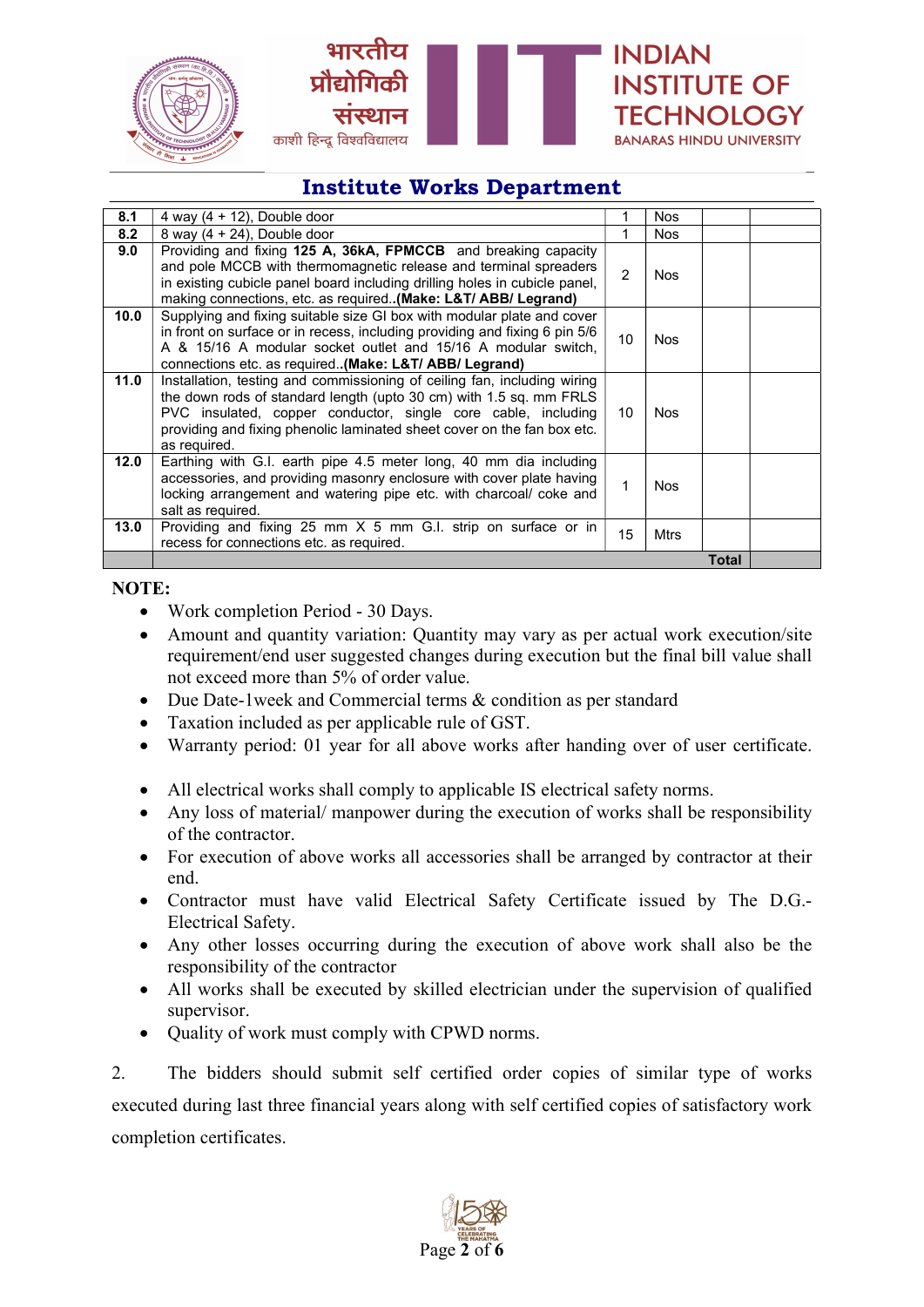

3. Those bidders who have already executed similar type of works in IWD, IIT(BHU) need not submit satisfactory work completion certificates. They should submit only the self certified copies of earlier work orders.

4. The amount of similar work order executed during preceding last three financial years should be at least:

(i) 1 order of 80% of estimated cost of this work.

OR

(ii) 2 order of 60% of estimated cost of this work.

OR

(iii) 3 order of 40% of estimated cost of this work.

5. (a) Intending bidder should have average annual financial turnover of at least at least 30% of the estimated cost of this works during preceding last three financial years. Self certified photocopies of certificate from CA to be submitted with bid.

 (b) Should not have incurred any loss in more than three years during the preceding three financial years ending 31<sup>st</sup> March, 2019. Self Certified photocopy of certificate from CA to be submitted alongwith last five years Profit & Loss Account to be submitted with bid.

 (c) Should have a solvency certificate of 40% of the estimated cost issued by Bank during the last six months. Certified copy of original solvency certificate to be submitted with bid.

6. Any bid submitted without the above mentioned documents in support of criteria laid down from Sl. No. 2 to 5 above shall be treated as unresponsive and may not be considered for further evaluation by the tender opening committee.

7. The quotation forms complete in all aspects along with all required documents should be submitted in sealed envelope along with tender fee of Rs. 590/- in the form of demand draft drawn in favour of the Registrar, IIT (BHU), payable at Varanasi

8. The estimated cost of this work is Rs. 1,99,827.00 inclusive of applicable GST. The earnest money deposit of Rs. 5,000.00 shall be submitted in the form of FDR or DD in favour of the Registrar, IIT (BHU), payable at Varanasi. The EMD of successful bidder will

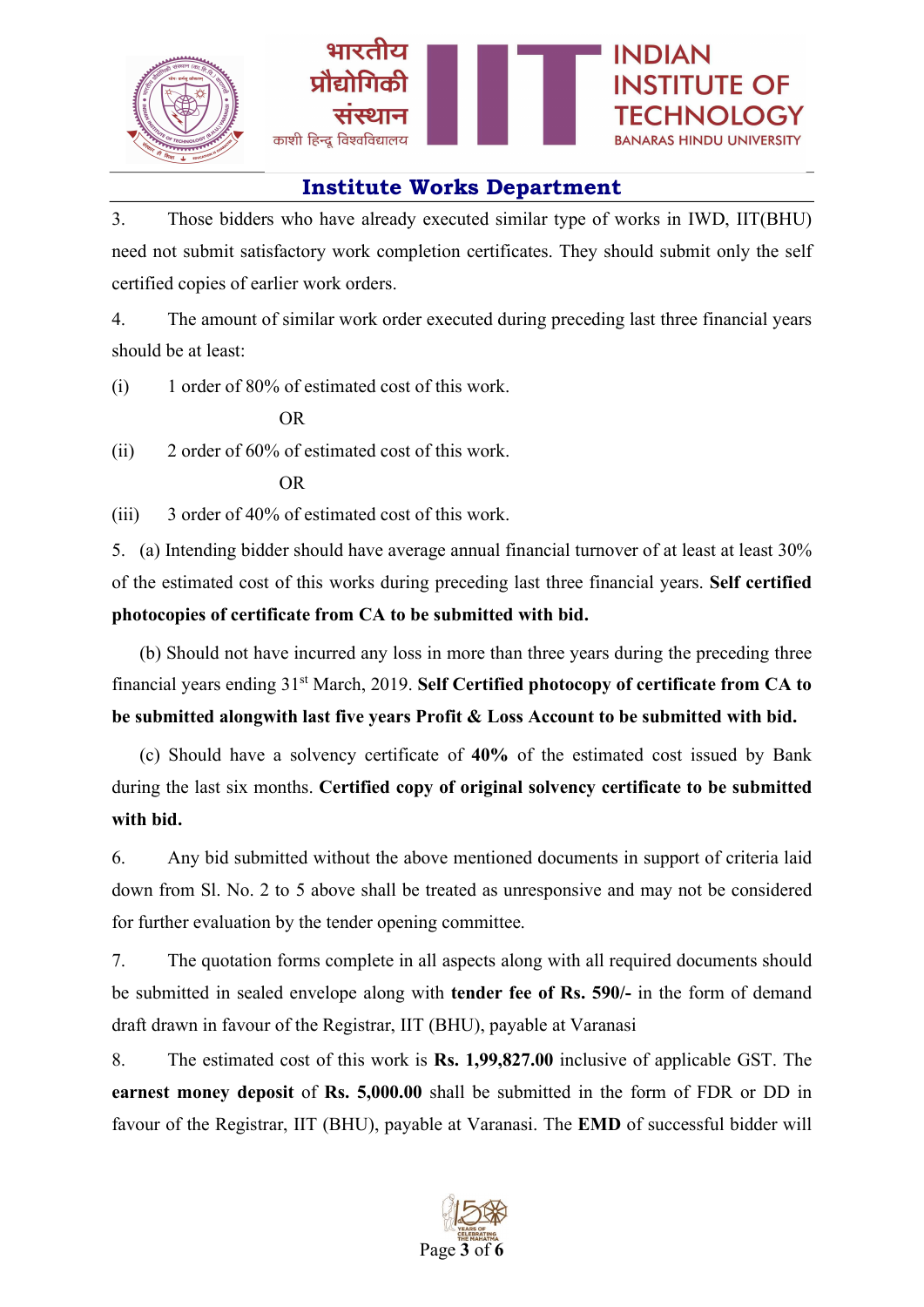

be retained till the completion of work and shall be returned along with security deposit. The EMD of unsuccessful bidders shall be returned after the final award of work.

9. In case one or more eligible bidders are found lowest that is the L-1 prices are same then all L-1 bidders will be asked to resubmit their bids in sealed envelope with the objective to break the tie cases and determine a single L-1 bidder.

10. The works will be executed on Agreement/work order basis.

11. Institute reserves the right to reject any quotation or all quotation without prejudice, assigning any reason or giving any explanation.

12. If quotations are submitted without clearly writing the rates and total amount then quotation shall be rejected.

13. Quotation not stamped &signed by the contractor or his legally authorized agent will be considered invalid.

14. Security deposit  $\omega$  5% shall be deducted from each bill. The security deposit of 5% deducted from all the bills will be refunded after completion of the warranty period i.e. 12 months from the date of works completion. The date of issue of work completion certificate will be treated as the work completion date.

15. 1% water tax will be deducted from each bill if applicable.

16. Electricity charge will be deducted as per actual consumption, if requirement of electricity for execution of the work.

17. 2% Income Tax and other applicable taxes such as GST etc. shall be deducted as per applicable Govt. rules.

18. Amount and quantity variation: Quantity may vary as per actual work execution/site requirement/end user suggested changes during execution but the final bill value shall not exceed more than 5% of order value.

19. All the materials/equipments provided by the vendor will be checked by IWD before installation.

20. Work completion period: Within 30 Days from the date of issue of Letter of Award/Work order. Work completion certificate shall be issued by the IWD after obtaining a satisfactory work done report from the user. A period of 10 days will be added to the work completion period for completion of above procedure.

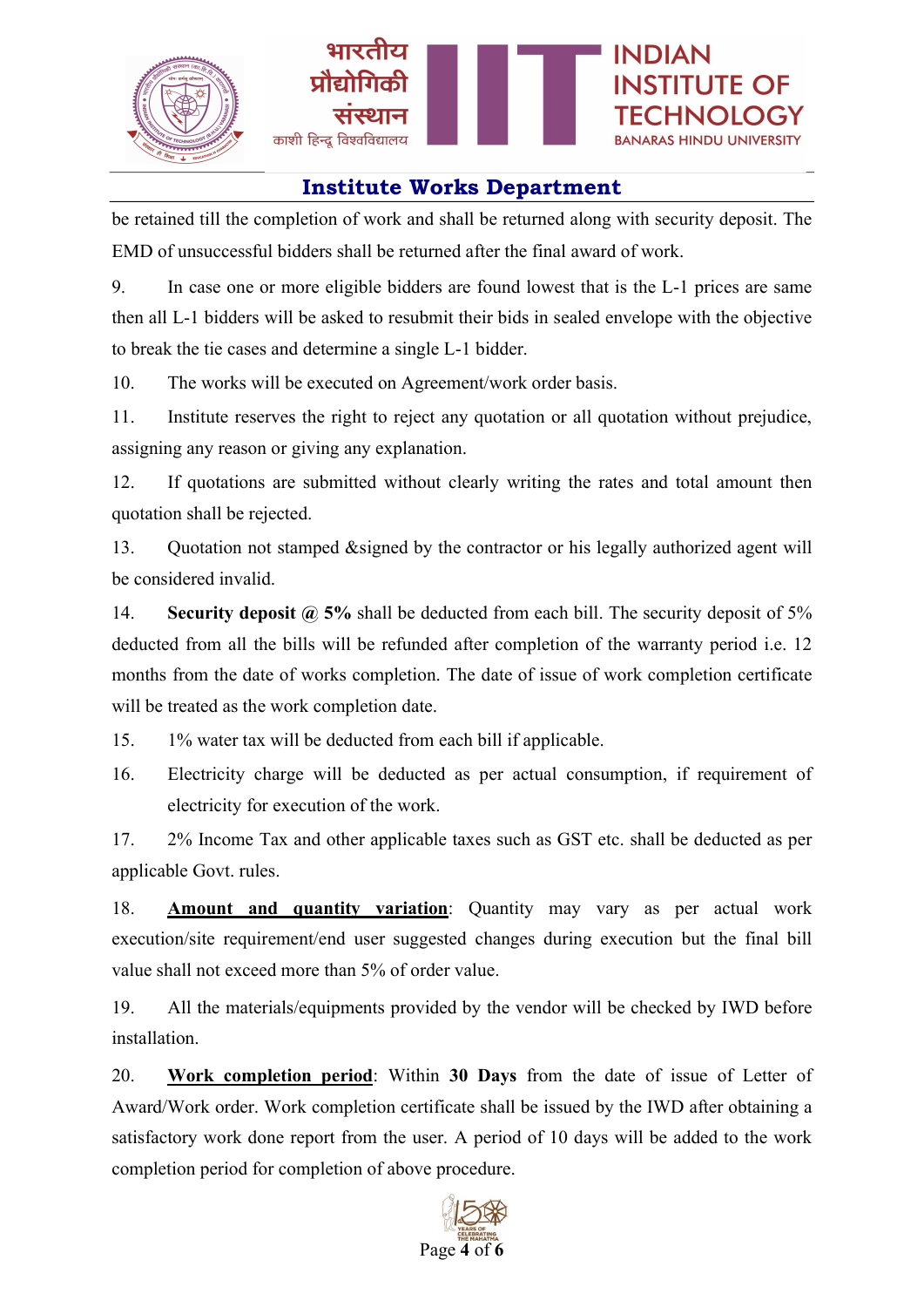

21. Late work completion penalty: If work in not completed within the given time, penalty will be deducted as per institute norms.

22. Any damage caused to the building shall have to be made good by contractor at no extra cost & without any delay.

23. The bids submitted after the last date & time will not be considered for opening. The bids received within the last date & time will be opened on 04.03.2021 (16:00 Hrs.) in the Committee room of the Superintending Engineer, IWD, IIT (BHU), Varanasi.

> Sd-Superintending Engineer Institute Works Department, IIT(BHU)